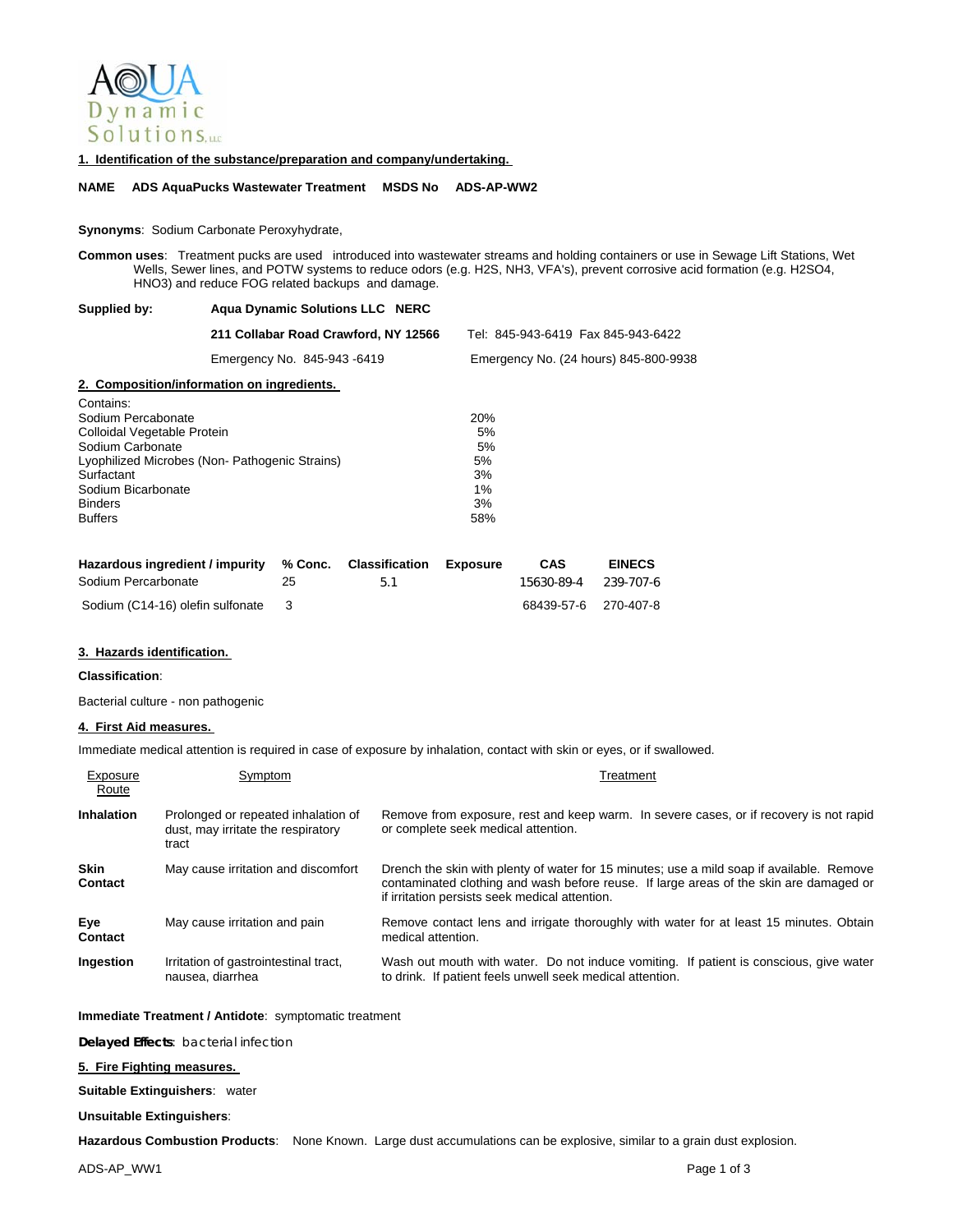**Special Equipment for Fire Fighting**: self contained breathing apparatus

### **6. Accidental Release measures.**

**Personal Precautions**: Wear appropriate PPE - See section 8

**Environmental Precautions**: The bacteria and carriers are naturally occurring and should not pose an environmental risk.

**Clean up Procedure**: Vacuum spilled material and place in closed plastic bags for disposal. Wash spill site with water. If bacterial contamination is an issue use chlorine to kill the bacillus spores.

## **7. Handling & Storage.**

**Handling Ventilation**: Good general ventilation.

**Recommended procedures & equipment**: avoid creating dust

**Storage** Store in a dry area.

**Keep away from**: See section 10

**Suitable storage Media**: original container with closed lid

#### **Precautions against static discharge**: NA

### **8. Exposure Controls/personal protection.**

**Exposure Limits**: NA

#### **Personal Protective Equipment**:

- **Respiratory:** NIOSH approved dust filter respirator for exposure above permissible exposure limits. Respiratory protection programs must be in accordance with 29 CFR 1910.134
- **Hand:** Wash hands after use. Gloves recommended
- **Eye:** Safety glasses or goggles recommended.
- **Skin:** Wash after exposure. Boots, aprons, or chemical suits should be used when necessary to prevent skin contact. Personal protective clothing and use of equipment must be in accordance with 29 CFR 1910.132 (general requirements), .133 (eye and face protection, and .138 (hand protection).

**Environmental controls**: Users should be aware of environmental considerations and their duties under the environmental protection act.

**Hygiene Measures**: Always wash thoroughly after handling chemicals.

## **9. Physical & Chemical Properties.**

| Appearance                 | white with specks   |
|----------------------------|---------------------|
| Odor                       | Slight Musty Odor   |
| рH                         | 8.5 (5% suspension) |
| <b>Boiling point/range</b> | NA                  |
| <b>Melting point/range</b> | ΝA                  |
| <b>Flash point</b>         | ΝA                  |
| <b>Specific gravity</b>    | ΝA                  |
| <b>Bulk density</b>        | Variable            |
| <b>Volume % Volatile</b>   | ΝA                  |
| <b>Physical state</b>      | Solid Puck          |
| Vapor pressure             | None                |
| <b>Heat solution</b>       | NA                  |
| Solubility in water        | Partially Insoluble |
| Vapor density              | Not soluble         |
| <b>Evaporation rate</b>    | ΝA                  |

# **10. Stability & Reactivity.**

**Stability**: Keep cool and dry. Pucks effervesces oxygen, upon contact with water.

**Conditions/Materials to avoid**: Avoid storing in moist and damp conditions. Mixing with additives may alter toxicological properties.

**Hazardous decomposition products:** None known